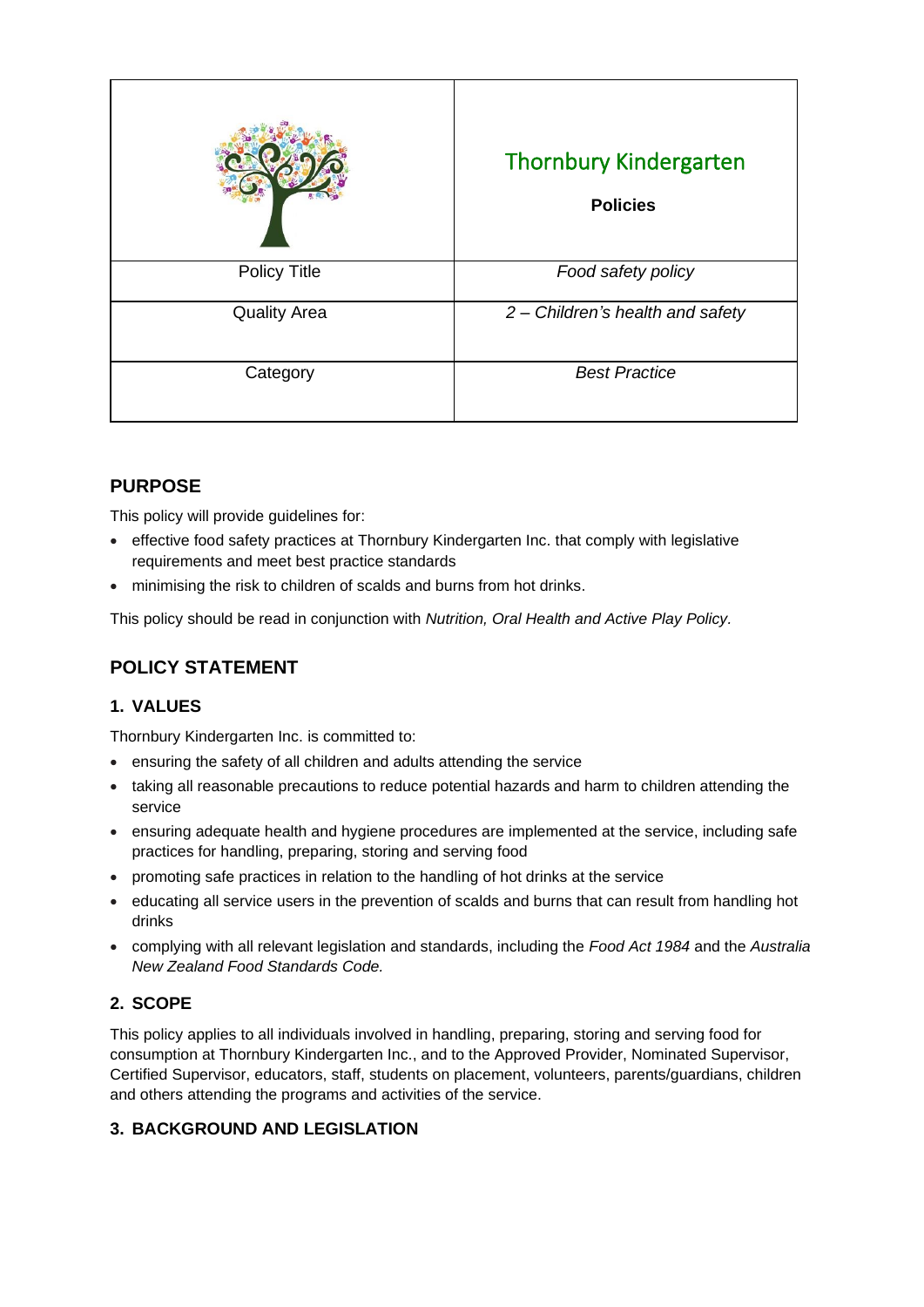#### **Background**

Food safety is very important in early childhood service environments. Young children are often more susceptible to the effects of foodborne illness than other members of the community. Foodborne illness (including gastrointestinal illness) can be caused by bacteria, parasites, viruses, chemicals or foreign objects that are present in food. Food provided by a children's service:

- must be fit for human consumption
- must not be adulterated or contaminated
- must not have deteriorated or perished.

Safe food practices can also assist in reducing the risk of a severe allergic reaction (e.g. anaphylaxis) by preventing cross-contamination of any food given to children with diagnosed food allergies (refer to *Anaphylaxis Policy* and *Asthma Policy*).

Organisations that provide food to children have a duty of care (refer to *Definitions*) to protect children from all hazards and harm. Employers are also required, under the *Occupational Health and Safety Act 2004*, to provide a healthy and safe working environment for employees and contractors, and to ensure that other individuals, including children, parents/guardians, visitors and the general public, are not endangered when attending the workplace. In addition, employees, visitors and contractors are responsible for complying with appropriate workplace standards and procedures that have been implemented to protect their own health and safety, and that of others.

The *Food Act 1984* aims to reduce the incidence of foodborne illness by ensuring that food manufactured, transported, sold, prepared and stored is safe, unadulterated, fit for human consumption and will not cause food poisoning. Under the Act, local councils in Victoria are required to classify every food premises in their municipality according to its food safety risk.

#### **Early childhood services should confirm their food safety risk classification and related requirements with the local council in the area in which they operate.**

Class 1 food premises describes those that predominantly handle potentially hazardous food that is served to vulnerable people. Early childhood services that provide long day care are included in the Class 1 category. Class 4 food premises describes those whose food handling activities pose low risk to public health. Sessional kindergartens are included in the Class 4 category.

Standard 3.3.1, in Chapter 3 of the *Australia New Zealand Food Standards Code* (the Code), is one of the national food safety standards that outlines the responsibilities of food businesses to ensure that the food they produce is safe. This particular standard applies to Australian food businesses that provide meals for vulnerable persons (those who are at greater risk of being affected by foodborne illness), such as the very young, the elderly and individuals who are immunocompromised due to disease or treatment for other illnesses. Standard 3.3.1 requires such businesses to have a documented food safety program (refer to *Definitions*).

Child care services that provide hot/cold meals and snacks are classified as Class 1 (high risk). Class 1 services must:

- ensure food that is sold or prepared for sale is safe to eat (this includes food provided to children as part of the program and included in the fees paid to the service by the family)
- register annually with the council
- be inspected by the council when first registered or when registration is transferred to a new proprietor
- have a food safety program that is tailored specifically to their activities as a food premises
- keep a copy of the food safety program on site
- appoint a food safety supervisor with the necessary skills and accredited training
- undergo two mandatory compliance checks each year:
	- 1. a council assessment of the premises and compliance with the documented food safety program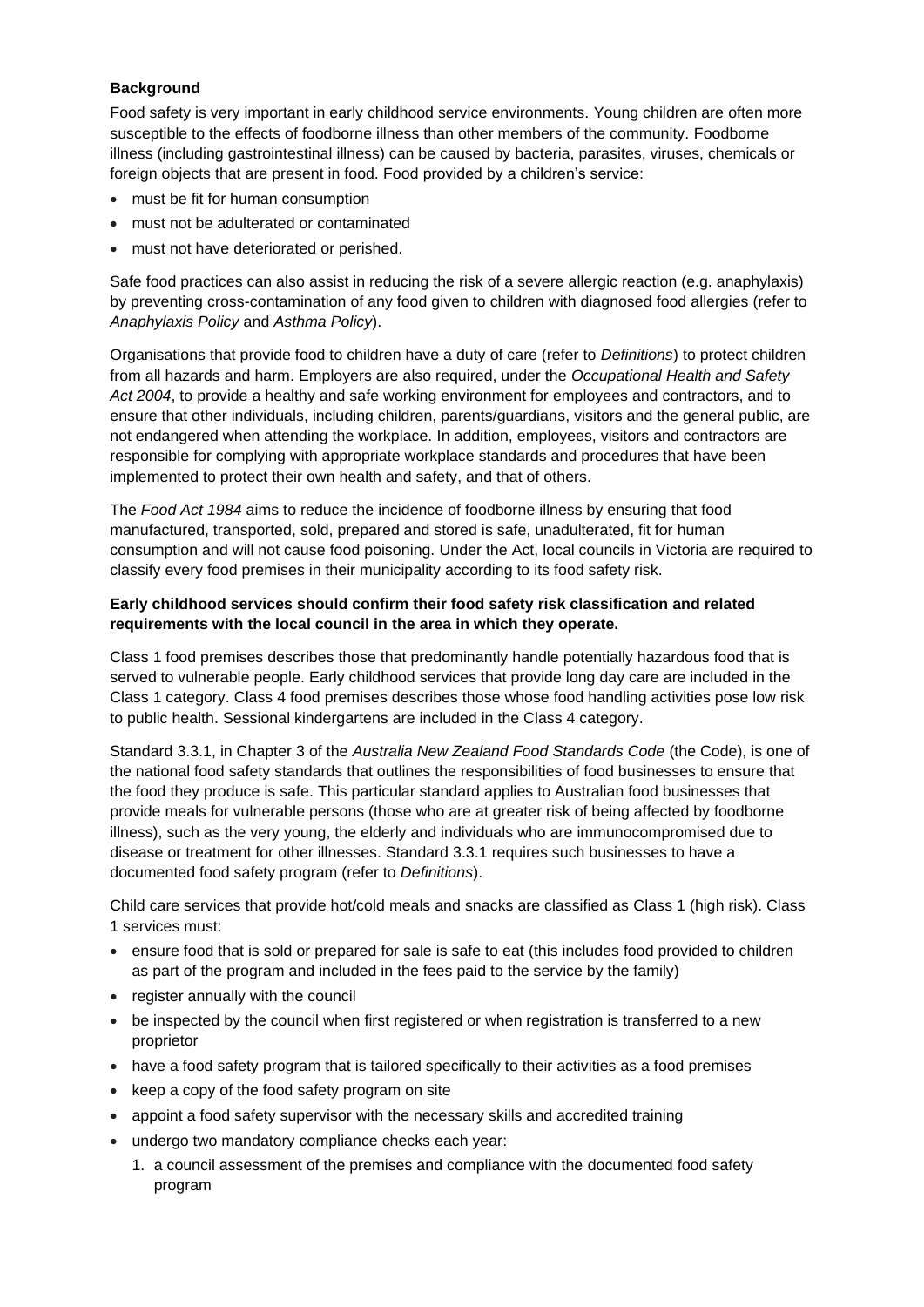2. an audit of the food safety program by a Department of Health-approved auditor to determine adequacy and compliance.

From 1 July 2010, Class 1 services can choose to have audits of their tailored food safety program conducted by an auditor approved by the Department of Health. This audit can be conducted by an independent private auditor or by a council auditor (if the relevant council offers audit services). The auditor is responsible for providing the statutory audit certificate to council and services must retain full audit reports for four years after they have been prepared. For more information about Class 1 food premises, services should contact their local council and refer to:

[https://www2.health.vic.gov.au/public-health/food-safety/food-businesses/food-safety-program/food](https://www2.health.vic.gov.au/public-health/food-safety/food-businesses/food-safety-program/food-safety-program-class-1)[safety-program-class-1](https://www2.health.vic.gov.au/public-health/food-safety/food-businesses/food-safety-program/food-safety-program-class-1)

Sessional kindergartens supplying low risk snacks such as cut fruit, milk, bread and cereals are classified as Class 4 (low risk). Class 4 services are **not** required to have:

- a food safety program
- a food safety supervisor
- an annual council inspection.

However, Class 4 services must ensure that staff members have the skills and knowledge needed to safely handle food in their work roles. Council may also, at its discretion, inspect a premises under the *Food Act 1984* (e.g. to investigate complaints or conduct a spot check). Individual councils may also require services to complete a food safety audit or plan, especially when the service is operating a special event such as a sausage sizzle. For more information about Class 4 food premises, services should contact their local council and refer to: [https://www2.health.vic.gov.au/public-health/food](https://www2.health.vic.gov.au/public-health/food-safety/food-businesses/food-business-classification/food-business-classification-predetermined)[safety/food-businesses/food-business-classification/food-business-classification-predetermined](https://www2.health.vic.gov.au/public-health/food-safety/food-businesses/food-business-classification/food-business-classification-predetermined)

#### **Legislation and standards**

Relevant legislation and standards include but are not limited to:

- *Australia New Zealand Food Standards Code*
- *Child Wellbeing and Safety Act 2005*
- *Education and Care Services National Law Act 2010*: Section 167
- *Education and Care Services National Regulations 2011*: Regulation 77
- *Food Act 1984* (Vic)
- *National Quality Standard*, Quality Area 2: Children's Health and Safety
- *Occupational Health and Safety Act 2004*
- *Public Health and Wellbeing Act 2008*

The most current amendments to listed legislation can be found at:

- Victorian Legislation Victorian Law Today:<http://www.legislation.vic.gov.au/>
- Commonwealth Legislation ComLaw:<http://www.comlaw.gov.au/>

### **4. DEFINITIONS**

The terms defined in this section relate specifically to this policy. For commonly used terms e.g. Approved Provider, Nominated Supervisor, Regulatory Authority etc. refer to the *General Definitions* section of this PolicyWorks manual provided in each foyer.

**Department of Health:** The State Government department responsible for the health and wellbeing of Victorians, and with oversight of the administration of the *Food Act 1984*.

**Duty of care:** A common law concept that refers to the responsibilities of organisations to provide people with an adequate level of protection against harm and all reasonable foreseeable risk of injury.

**Food allergies:** Some foods and food ingredients, or their components, can cause severe allergic reactions including anaphylaxis (refer to *Anaphylaxis Policy*). Less common symptoms of food allergy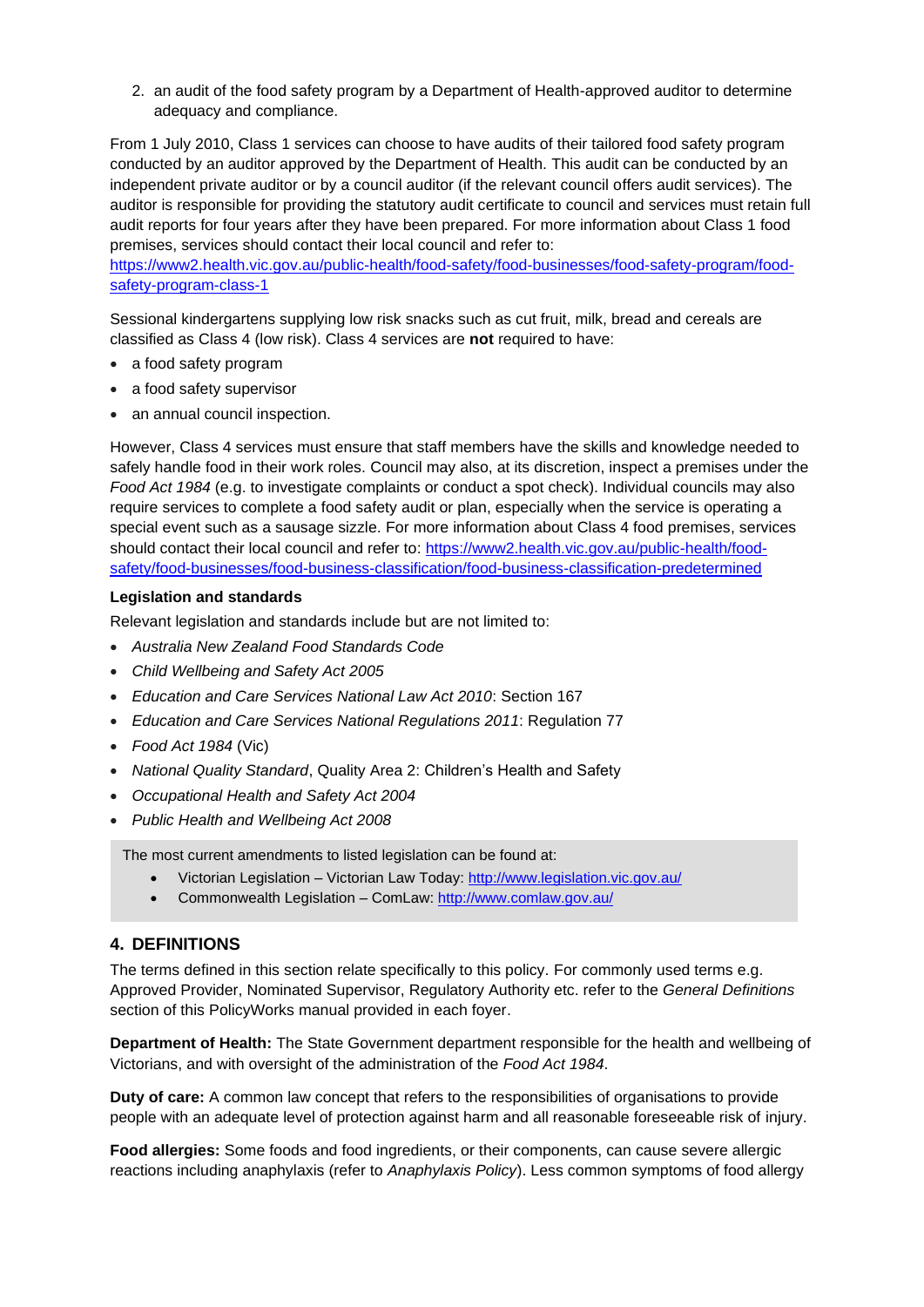include infantile colic, reflux of stomach contents, eczema, chronic diarrhoea and failure to thrive in infants. Food allergies are often caused by peanuts, tree nuts, milk, eggs, sesame seeds, fish and shellfish, soy and wheat. For more information on food allergies, visit: [www.allergyfacts.org.au](http://www.allergyfacts.org.au/)

**Food safety:** (In relation to this policy) ensuring food provided by the service is fit for human consumption.

**Food safety program:** A written plan that details what an individual business does to ensure that the food it sells or handles is safe for human consumption. A food safety program is an important tool for businesses that handle, process or sell potentially hazardous foods, as it helps to maintain safe food handling practices and protect public health. It should identify potential hazards in all aspects of food handling, describe how such hazards can be controlled/monitored, and define appropriate corrective action to be taken when a hazard is found to be under-managed. A food safety program must also include the requirements for appropriate record keeping. Class 4 services are not required to have a food safety program (refer to *Background*).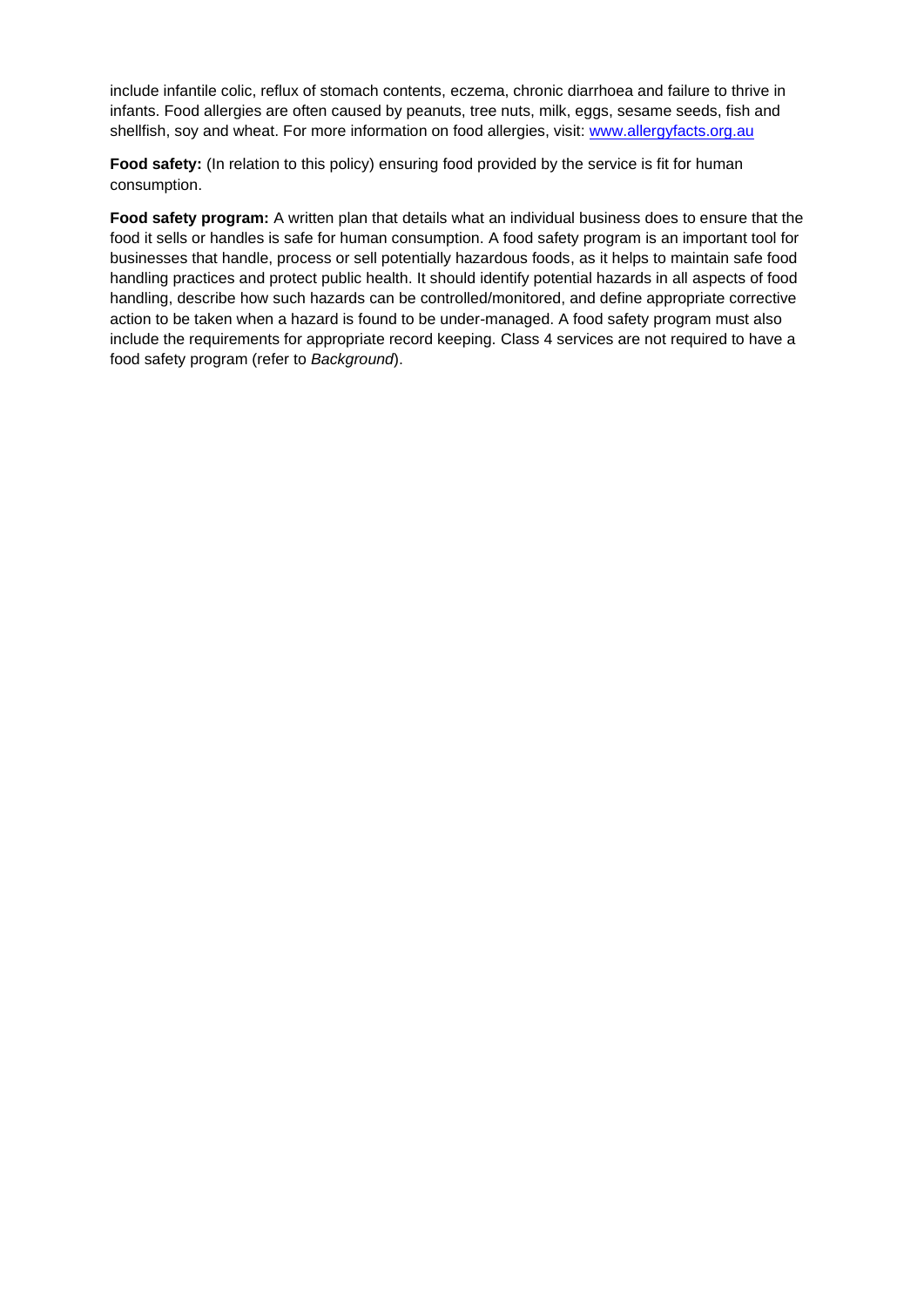#### **Food safety supervisor:** A person who:

- can recognise, prevent and alleviate food handling hazards at a premises
- has a Statement of Attainment from a Registered Training Organisation (RTO) that confirms competency in the required food safety standards
- has the ability and authority to supervise other individuals who handle food at the premises to ensure safe food handling at all times.

Class 4 food premises do not need a food safety supervisor (refer to *Background*). However, they must ensure that staff members have the skills and knowledge needed to safely handle food in their work roles.

**Food Standards Australia New Zealand (FSANZ):** A bi-national Government agency with the responsibility to develop and administer the *Australia New Zealand Food Standards Code* (the Code), which details standards and requirements in areas such as food additives, food safety, labelling and genetically modified (GM) foods. Enforcement and interpretation of the Code is the responsibility of State/Territory departments and food agencies within Australia and New Zealand.

**Hazardous food:** Food containing dangerous biological, chemical or physical agents, or food in a condition that has the potential to cause adverse health effects in humans.

**High-risk foods:** Bacteria that has the potential to cause food-poisoning can grow and multiply on some foods more easily than others. High-risk foods include meat, seafood, poultry, eggs, dairy products, small goods, cooked rice/pasta and prepared salads (such as coleslaw, pasta salads, rice salads and fruit salads). Food that is contained in packages, cans or jars can become high-risk once opened, and should be handled and stored appropriately.

**Hot drink:** Any container holding a liquid that has been heated or boiled, and that remains above room temperature (25°C) for any period of time.

**Scalds:** Burns by hot fluids, steam and other hot vapours.

### **5. SOURCES AND RELATED POLICIES**

#### **Sources**

- *Australia New Zealand Food Standards Code*: <http://www.foodstandards.gov.au/code/Pages/default.aspx>
- Department of Health Food Safety. Contact the Department of Health if your inquiry relates to general food compliance issues (and you don't know where to start) or you are looking for publications on food safety or information on legislation.

Telephone: 1300 364 352 (free call within Australia)

Email: [foodsafety@health.vic.gov.au](mailto:foodsafety@health.vic.gov.au)

Website: [www.health.vic.gov.au/foodsafety](http://www.health.vic.gov.au/foodsafety)

- − Keeping food safe: [https://www2.health.vic.gov.au/public-health/food-safety/food](https://www2.health.vic.gov.au/public-health/food-safety/food-businesses/food-how-to-keep-it-safe)[businesses/food-how-to-keep-it-safe](https://www2.health.vic.gov.au/public-health/food-safety/food-businesses/food-how-to-keep-it-safe)
- − Food safety library: [https://www2.health.vic.gov.au/public-health/food-safety/publications](https://www2.health.vic.gov.au/public-health/food-safety/publications-guides-resources)[guides-resources](https://www2.health.vic.gov.au/public-health/food-safety/publications-guides-resources)
- dofoodsafely a free online food safety program:<http://dofoodsafely.health.vic.gov.au/>
- The Royal Children's Hospital Melbourne Kids Health Info:<https://www.rch.org.au/kidsinfo/> Kids Health Info is part of the Family Services Department of The Royal Children's Hospital Melbourne, which also includes the [Safety Centre,](http://www.rch.org.au/safetycentre/) the [Family Resource Centre](http://www.rch.org.au/frc/) and the [Volunteer](http://www.rch.org.au/volunteers/)  [Service.](http://www.rch.org.au/volunteers/) Royal Children's Hospital Safety Centre, 50 Flemington Road, Parkville. Telephone advisory line: (03) 9345 5085 or email: [safety.centre@rch.org.au](mailto:safety.centre@rch.org.au)
- Kidsafe: telephone (03) 9251 7725 or email: [info@kidsafevic.com.au.](mailto:info@kidsafevic.com.au) For a fact sheet on scalds and burns, visit their website: [www.kidsafevic.com.au/images/stories/pdfs/Burns\\_Scalds.pdf](http://www.kidsafevic.com.au/images/stories/pdfs/Burns_Scalds.pdf)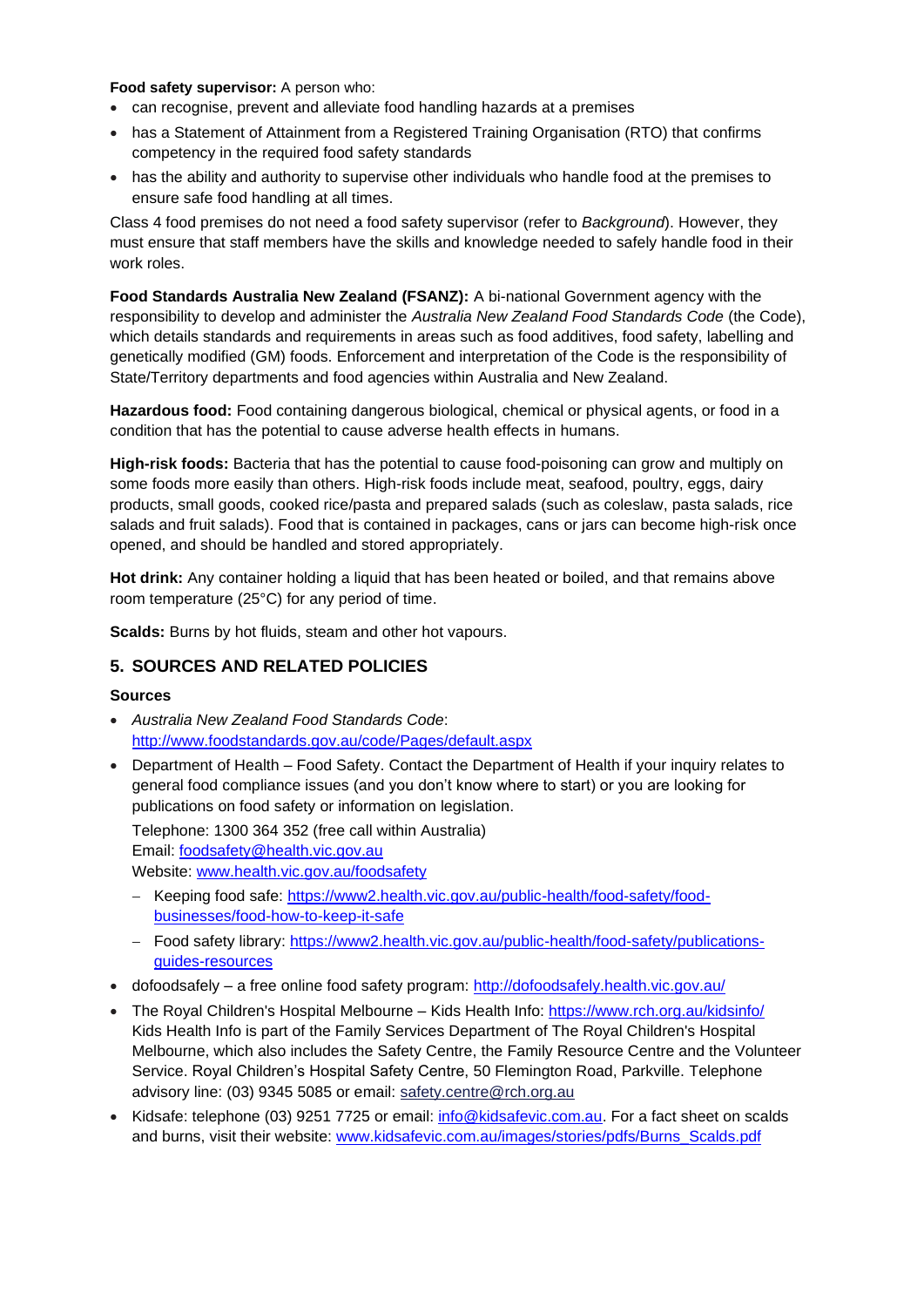#### **Service policies**

- *Administration of First Aid Policy*
- *Anaphylaxis Policy*
- *Asthma Policy*
- *Dealing with Medical Conditions Policy*
- *Diabetes Policy*
- *Excursions and Service Events Policy*
- *Hygiene Policy*
- *Incident, Injury, Trauma and Illness Policy*
- *Interactions with Children Policy*
- *Nutrition and Active Play Policy*
- *Occupational Health and Safety Policy*
- *Staffing Policy*
- *Supervision of Children Policy*

# **PROCEDURES**

#### **The Approved Provider and Persons with Management and Control is responsible for:**

- ensuring that the Nominated Supervisor, staff and volunteers at the service implement adequate health and hygiene practices, and safe practices for handling, preparing and storing food, to minimise risks to children being educated and cared for by the service (Regulation 77(1))
- contacting the local council in the service's area of operation to determine the service's food safety risk classification and requirements under the *Food Act 1984*
- complying with all requirements of the service's food safety risk classification under the *Food Act 1984*, as outlined by local council, including implementing a food safety program and employing a food safety supervisor if required (refer to *Background* and *Sources*: Department of Health – Food Safety)
- providing parents/guardians with a copy of this policy, and with up-to-date information on the safe provision of food for their children (refer to *Sources*: Department of Health – Food Safety: Food safety at home and in the community)
- ensuring that the Nominated Supervisor and all staff are provided with a copy of this policy and are kept up-to-date with current legislation, standards, policies, information and resources relating to food safety
- ensuring that staff undergo training in safe food handling, as required
- monitoring staff compliance with food safety practices (refer to *Sources*: Department of Health Food Safety: Keeping food safe)
- encouraging volunteers to complete training in safe food handling techniques (refer to *Sources*: dofoodsafely)
- ensuring that good hygiene practices are maintained at the service (refer to *Sources*: Department of Health – Food Safety: Keeping food safe and *Hygiene Policy*)
- displaying hygiene guidelines/posters and food safety guidelines/posters in the food areas of the service for the reference of staff and families involved in the preparation and distribution of food to children (refer to *Sources*: Department of Health – Food Safety: Keeping food safe and *Hygiene Policy*)
- ensuring that this policy is referred to when undertaking risk assessments for excursions and other service events
- ensuring measures are in place to prevent cross-contamination of any food given to children with diagnosed food allergies (refer to *Anaphylaxis Policy* and *Asthma Policy*)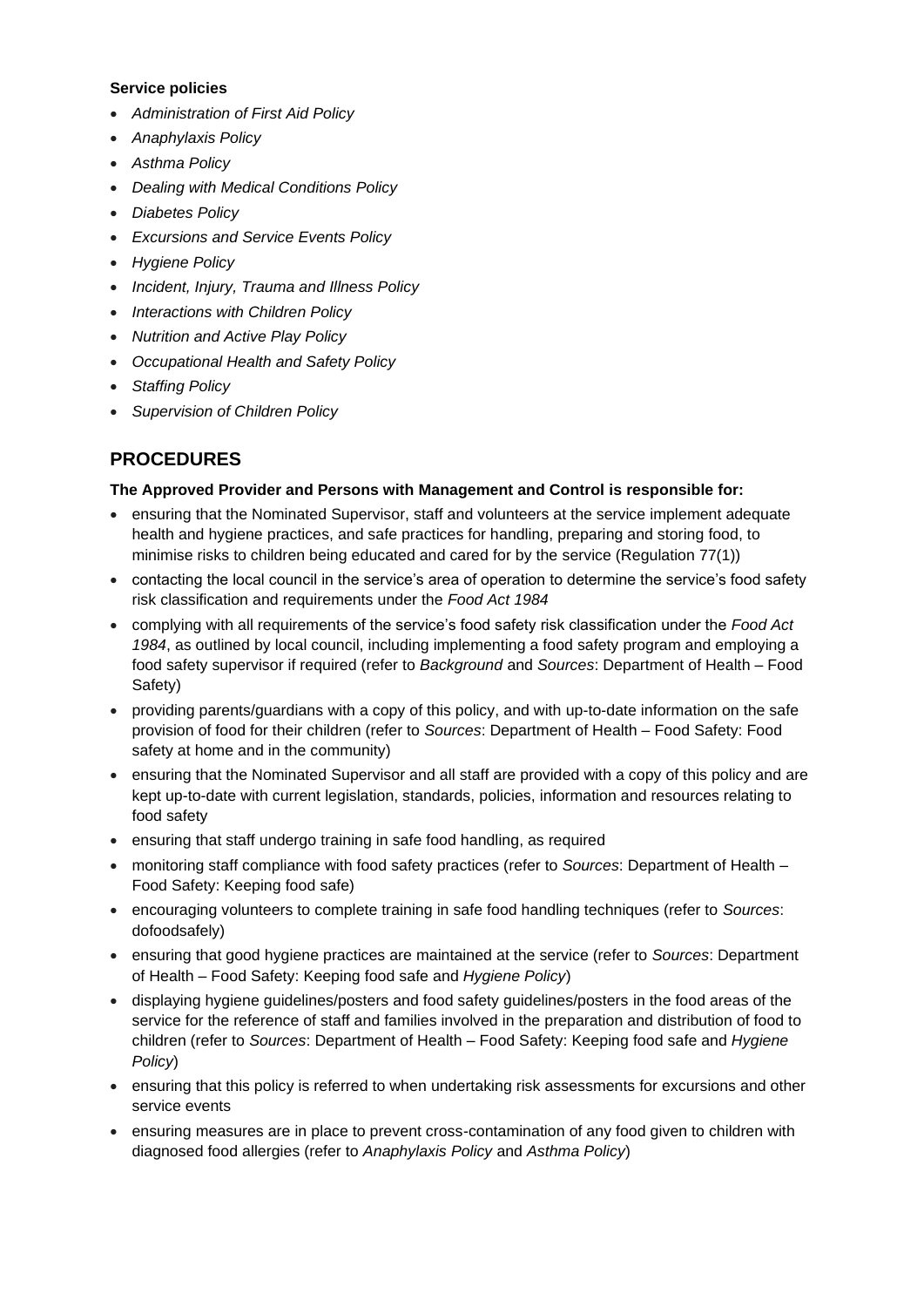- identifying potential hazards that may reasonably be expected to occur at each stage of the food-handling and preparation cycle, and developing procedures to minimise these hazards. Stages of the cycle include ordering, delivery, storage, thawing, preparation, cooking, cooling, handling post-cooking, reheating and serving
- ensuring that all facilities and equipment for food preparation and storage are clean, and in good repair and working order
- providing a calibrated thermometer in good working order, suitable for monitoring the temperature of the fridge/freezer in food preparation areas. Glass thermometers containing mercury are not recommended in or near food preparation areas
- contacting local council to determine requirements prior to selling food at a fête, food stall or other service event. Such requirements may include completing a Food Act notification form and/or a statement of trade form
- removing pests and vermin from the premises
- informing DET, DHS and parents/guardians if an outbreak of gastroenteritis or possible food poisoning occurs at the service
- informing families of the availability of cold storage facilities at the service to ensure parents/guardians make suitable food choices when supplying food for their own child, or for children to share
- ensuring staff, parents/guardians and others attending the service are aware of the acceptable and responsible practices for the consumption of hot drinks (refer to Attachment 1 – Responsible consumption of hot drinks at the service).

### **The Nominated Supervisor and Persons in Day to Day Charge is responsible for:**

- ensuring that staff and volunteers at the service implement adequate health and hygiene practices, and safe practices for handling, preparing and storing food, to minimise risks to children being educated and cared for by the service (Regulation 77(2))
- ensuring parents/guardians provide details of their child's specific nutritional requirements (including allergies) on the enrolment form, and discussing these prior to the child commencing at the service and whenever these requirements change
- keeping up-to-date with current legislation, standards, policy, information and resources relating to food safety
- ensuring staff undergo training in safe food handling and good hygiene practices, as required
- encouraging volunteers to complete training in safe food handling techniques (refer to *Sources*: dofoodsafely)
- ensuring this policy is referred to when undertaking risk assessments for excursions and other service events
- ensuring students, volunteers, and casual and relief staff at the service are informed of this policy.

### **All**

### **educators and other staff are responsible for:**

- keeping up-to-date with current legislation, standards, policy, information and resources relating to food safety
- being aware of safe food practices and good hygiene practices (refer to *Sources*: Department of Health – Food Safety: Keeping food safe and *Hygiene Policy*), and undergoing training if required
- referring to this policy when undertaking risk assessments for excursions and other service events
- informing students, volunteers, and casual and relief staff at the service about this policy
- ensuring that children's lunchboxes are kept indoors, away from heat sources (including direct sunlight) and refrigerated if necessary
- discussing food safety with children to increase awareness and assist in developing safe practices
- discouraging children from sharing drink bottles or cups at the service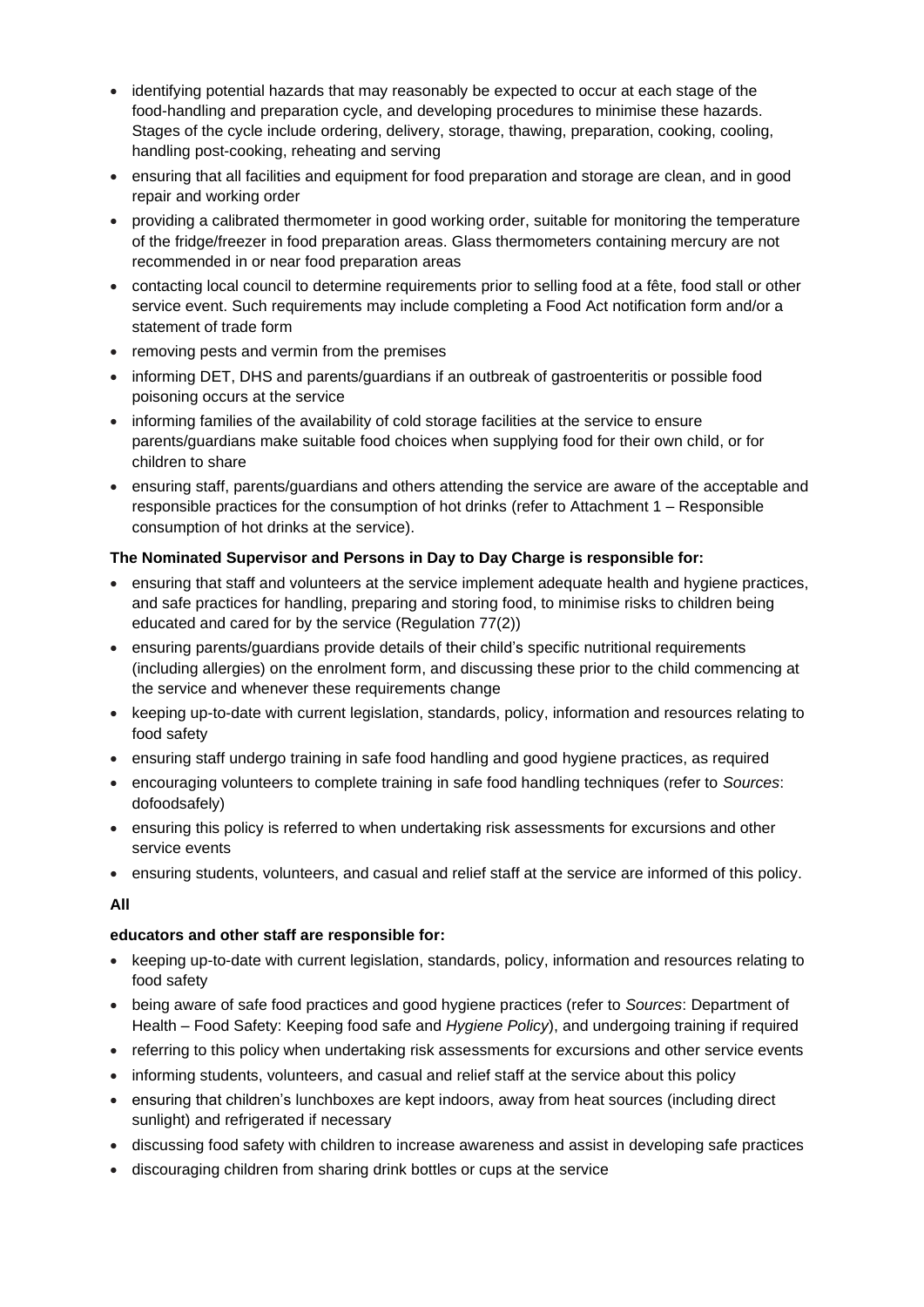- ensuring that children do not share lunches to minimise risks in relation to children with food allergies
- providing adequate supervision of children while they are eating (refer to *Supervision of Children Policy*)
- teaching children to wash and dry their hands (refer to *Hygiene Policy*):
	- − before touching or eating food
	- − after touching chicken or raw meat
	- − after using the toilet
	- − after blowing their nose, coughing or sneezing
	- − after playing with an animal/pet
- encouraging parents/guardians to discuss a child's nutritional requirements, food allergies or food sensitivities, and informing the Nominated Supervisor where necessary
- seeking input from parents/guardians on cultural values or religious expectations regarding food handling, provision and consumption
- informing the Nominated Supervisor or Approved Provider of any outbreaks of gastroenteritis or possible food poisoning at the service
- removing hazardous food (refer to *Definitions*), including food that has fallen on the floor, and providing alternative food items
- documenting and implementing a food safety program (refer to *Definitions*), if required
- maintaining good personal and kitchen hygiene (refer to *Sources*: Department of Health Food Safety: Keeping food safe and *Hygiene Policy*)
- covering all wounds/cuts on hands or arms with wound strips or bandages
- wearing disposable gloves when handling food
- complying with the guidelines in relation to the consumption of hot drinks at the service (refer to Attachment 1 – Responsible consumption of hot drinks at the service)
- informing parents/guardians and visitors to the service about the guidelines in relation to the consumption of hot drinks at the service (refer to Attachment 1 – Responsible consumption of hot drinks at the service).

#### **Parents/guardians are responsible for:**

- washing hands prior to participating in food preparation and cooking activities
- ensuring that food preparation surfaces, utensils, lunchboxes and reusable drink bottles are clean
- washing all fruits and vegetables thoroughly
- wearing disposable gloves when handling food
- packing a cold item, such as a frozen water bottle, with perishable foods in a child's lunchbox, or using an insulated lunchbox or cooler
- complying with the requirements of this policy
- providing details of specific nutritional requirements (including allergies) on their child's enrolment form, and discussing these with the Nominated Supervisor prior to the child commencing at the service and whenever these requirements change.

#### **Volunteers and students, while at the service, are responsible for following this policy and its procedures.**

# **EVALUATION**

In order to assess whether the values and purposes of the policy have been achieved, the Approved Provider will:

- regularly seek feedback from everyone affected by the policy regarding its effectiveness
- monitor the implementation, compliance, complaints and incidents in relation to this policy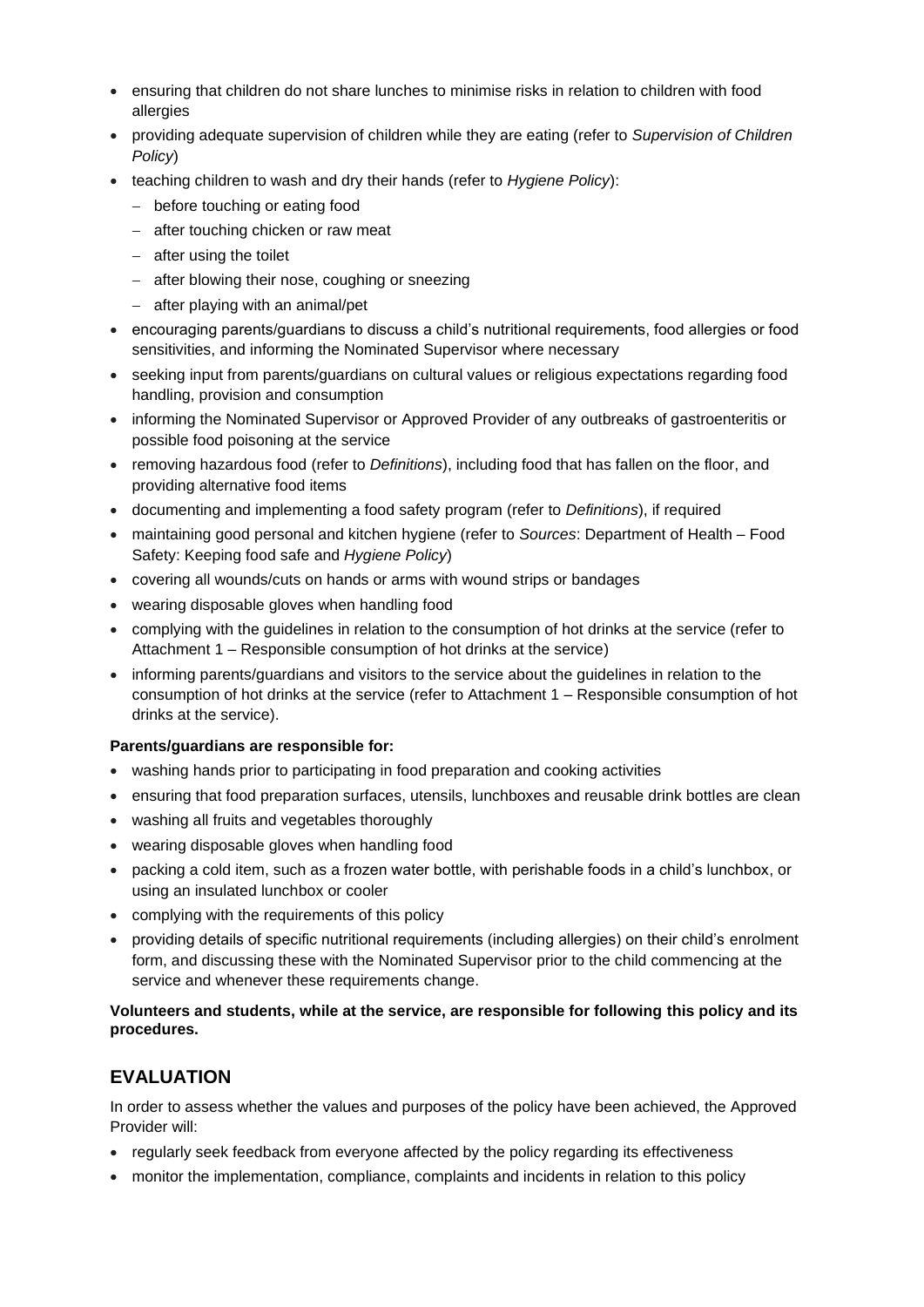- monitor and investigate any issues related to food safety, such as reports of gastroenteritis or food poisoning
- keep the policy up to date with current legislation, research, policy and best practice
- revise the policy and procedures as part of the service's policy review cycle, or as required
- notify parents/guardians at least 14 days before making any changes to this policy or its procedures.

### **ATTACHMENTS**

• Attachment 1: Responsible consumption of hot drinks at the service

### **AUTHORISATION**

This policy was adopted by the Approved Provider of Thornbury Kindergarten Inc. on 17<sup>th</sup> July 2018.

# **REVIEW DATE:** 16TH JULY 2020